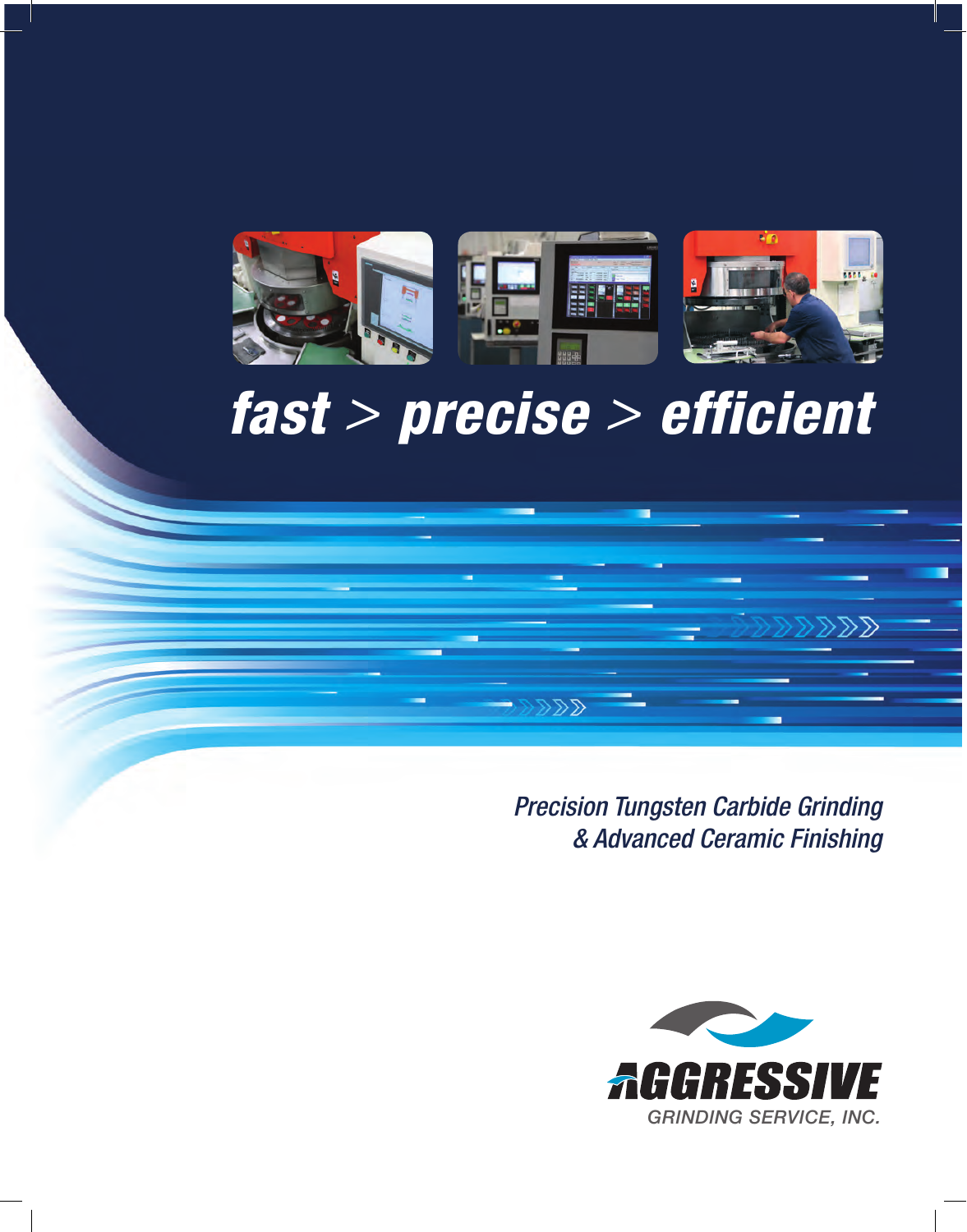### SUPERIOR QUALITY > FAST DELIVERY



#### Operating with Integrity

*We treat customers, employees and vendors as we would like to be treated — with honesty, courtesy and respect. We practice our belief in The Golden Rule by offering fair pricing and quick turnaround, and by continually training the members of our team to perform their responsibilities efficiently and safely on the most modern equipment. We view our customers as partners, and show our loyalty to them by NEVER selling products or services that compete with their businesses.* 





# Get it In. Get it Done. Get it Shipped.





At Aggressive Grinding Service, Inc. (AGS), we're in business to be your dockto-stock supplier of parts that require Tungsten Carbide Grinding, Advanced Ceramic Finishing or PCD Grinding. To help you meet your tight production deadlines, we have the capacity to handle numerous large-quantity jobs at the same time.

We also provide the industry's fastest delivery time on all orders, and use the latest technology to support our production and quality control systems. Those competitive edges have enabled us to develop a strong customer base throughout North America over the past 25 years.

Whether you need 10 parts or 10,000, our highly-skilled professionals work around-the-clock to fill your orders quickly and accurately in our 34,000 square-foot facility.

We set the industry standard for excellence by:

- > Attracting and retaining employees with advanced technical skills who are excellent at what they do
- > Investing continually in state-of-theart technology, including wireless digital micrometers that give realtime SPC updates
- > Providing an exceptionally clean and organized work environment Lester Sutton, *President/CEO*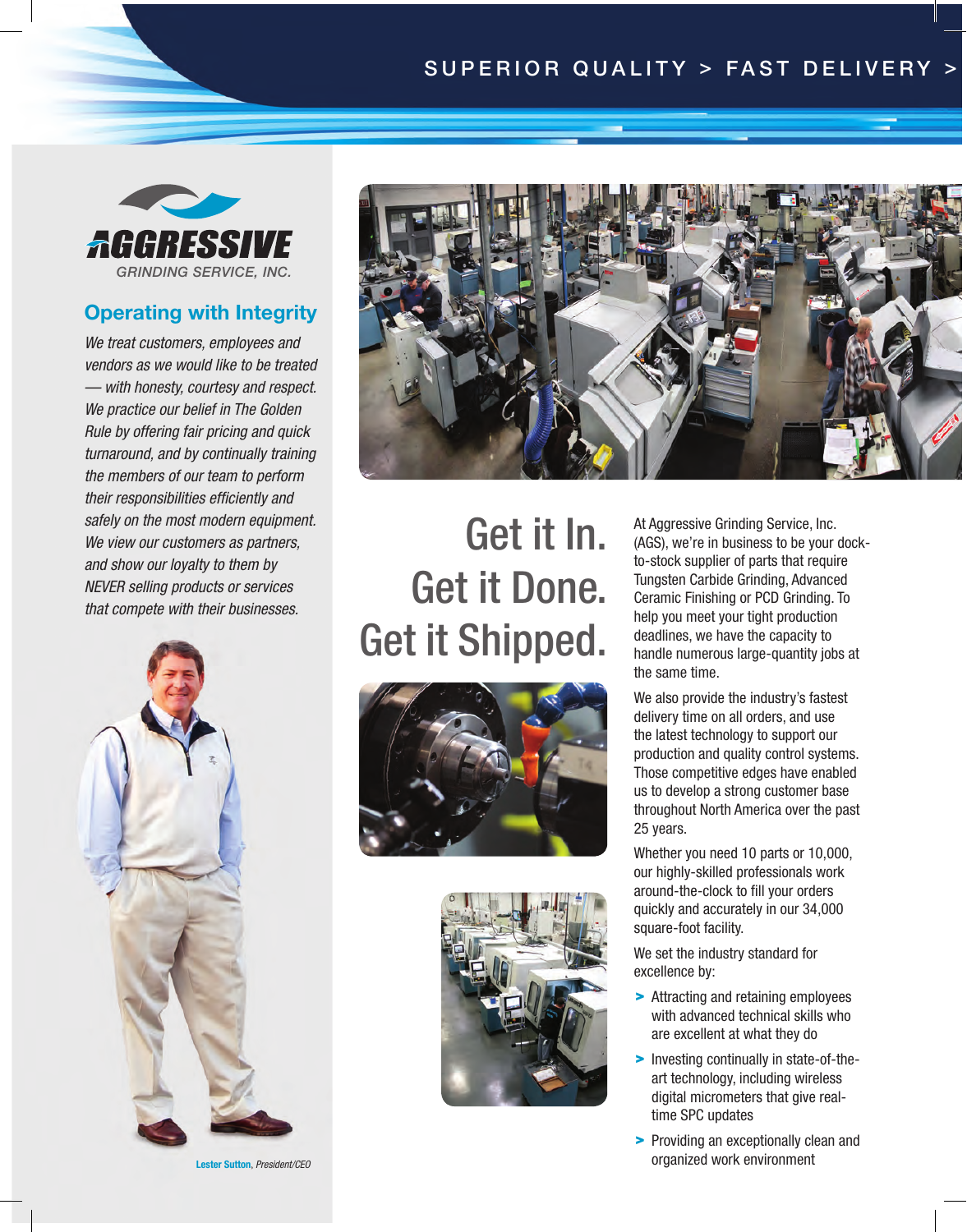### $>$  WORLD-CLASS DOCK-TO-STOCK SUPPLIER



#### Adding Value to Your Business

Our value-added services give us a competitive advantage that helps you meet the tightest tolerances and production schedules. They include:

- > Developing efficient processes based on practical experience and innovative solutions
- > Developing customized tooling to meet customers' particular needs
- > Partnering with OEMs to develop high-performing machines that provide the industry's quickest delivery times on all jobs
- > Partnering with grinding wheel manufacturers to develop higherperforming wheels
- > Laser etching of parts for serialization, cataloging, or part numbering

#### Quality Assured

Our ISO-compliant quality assurance program guarantees that every workpiece we machine meets or exceeds the required tolerances. To make certain that our work is always first-rate, we use:

> RAM Optical Measurement Systems to perform dimensional inspections to tolerances of 0.0001"/inch





- > Four coordinate measuring machines (CMM), including a Zeiss Contura G2 that performs rapid multi-point inspections on complex shapes and provides a printout for customer record retention
- > Wireless digital micrometers that send a real-time data point signal, captured by the MeasurLink® system, to the SPC database which is then displayed on overhead screens posted throughout the shop

At AGS we conduct multiple inspections throughout the production process to ensure that every part we machine conforms to specifications.





*10 parts or 10,000 — try us the next time you needed it yesterday!*